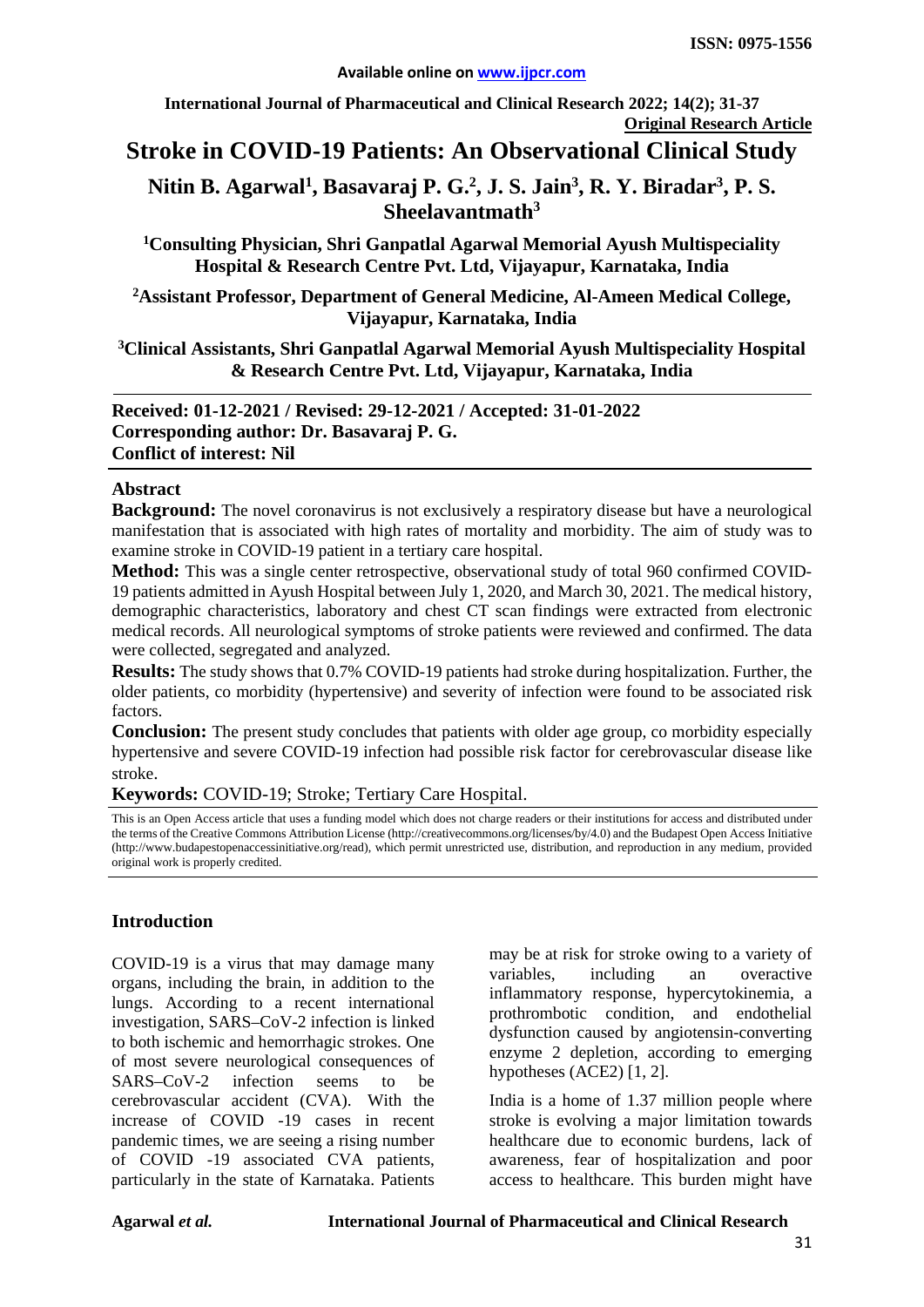created challenges for treating SARS CoV 2 associated with stroke.

The clinical profile, neuroimaging results, and consequences of COVID-19-related strokes are currently being researched, and it is unclear if COVID-19 may be observed a risk factor for CVA. The characteristics of COVID-19-related strokes from a referral hospital in the tiny city of Vijayapura, Karnataka, India, are reported here.

The goal of the study was to use neuroimaging data to explore contact of stroke in COVID-19 patients and to link these findings with clinical features. Also, to look at the risk variables linked with hospitalised COVID 19 stroke patients, such as age, gender, co-morbidity, and severity.

### **Methods:**

#### **Study Protocol**

Single-center observational research was conducted. Between July 1, 2020, and March 30, 2021, 960 COVID-19 confirmed patients were acknowledge to AYUSH facility in Vijayapura. AYUSH Hospital was one of the first non-government self-financing hospitals in the region to be recognised as a COVID-19 Care Hospital by the government through early stages of the SARS-CoV-2 epidemic & is responsible for SARS-CoV-2 infection treatment.

#### **Diagnosis**

This investigation, all COVID-19 patients with respiratory symptoms, SARS-CoV-2-RT-PCR positive in a throat swab and viral-like pneumonia on chest HRCT were diagnosed according to WHO interim guidelines [3, 4].

Electronic medical records were used to extract demographic information, medical history, symptoms, clinical signs, laboratory and chest CT scan results. A brain CT scan and clinical symptoms confirmed diagnosis of acute ischemic or hemorrhagic stroke. Physicians and neurologists examined and confirmed all neurological complaints.

The day the symptoms were first recognised was the date of illness beginning. SARS-CoV-2 infection was verified utilising a SARS-CoV-2 nucleic acid detection kit and a real-time RT-PCR test. Trial of org 10172 in acute stroke treatment (TOAST) categorization was used to categorise the different kinds of ischemic stroke. The outcomes of 960 COVID verified stroke patients were evaluated in this study.

#### **Patient Management**

On admission all moderate to severe COVID 19 cases received standard pharmacological treatment as per ICMR guidelines [5]. Cases with moderate seviarity (RR> 24/min with dyspnea or sp02 <93% on room air) received oxygen therapy with rebreathing masks with or without awake proning. Corticosteroid therapy (with inj. methyl prednisolone or inj. dexamethasazone), anticoagulant therapy (with low molecular weight heparin/unfractionated heparin), with prophylactic antibiotic treatment, zinc and Vit C supplementation was given.

Severe cases (with RR> 30/min with dyspnea or Spo2<90% on room air) were admitted in ICU with NIV, HFNC support. Intubation was considered in patients with dropping saturation and who had increased work of breathing. Antiviral therapy (Favipiravir /inj. Remdesvir), antimonolconal immunomodulatory therapy (inj. Tocilizumab) was considered in specific situations based on limited evidence.

#### **Statistical Analysis:**

Between patients with and without new onset of stroke, constant variables were reported as means, SD, or median and range values. Counts and percentages were used to express categorical data.

#### **Results:**

Following COVID-19 infection, 7 patients (0.7%) experienced new onset of Stroke out of 960 patients with confirmed SARS-CoV-2 infection. **Table 1** showing clinical features of COVID-19 individuals who had a stroke or did not have a stroke.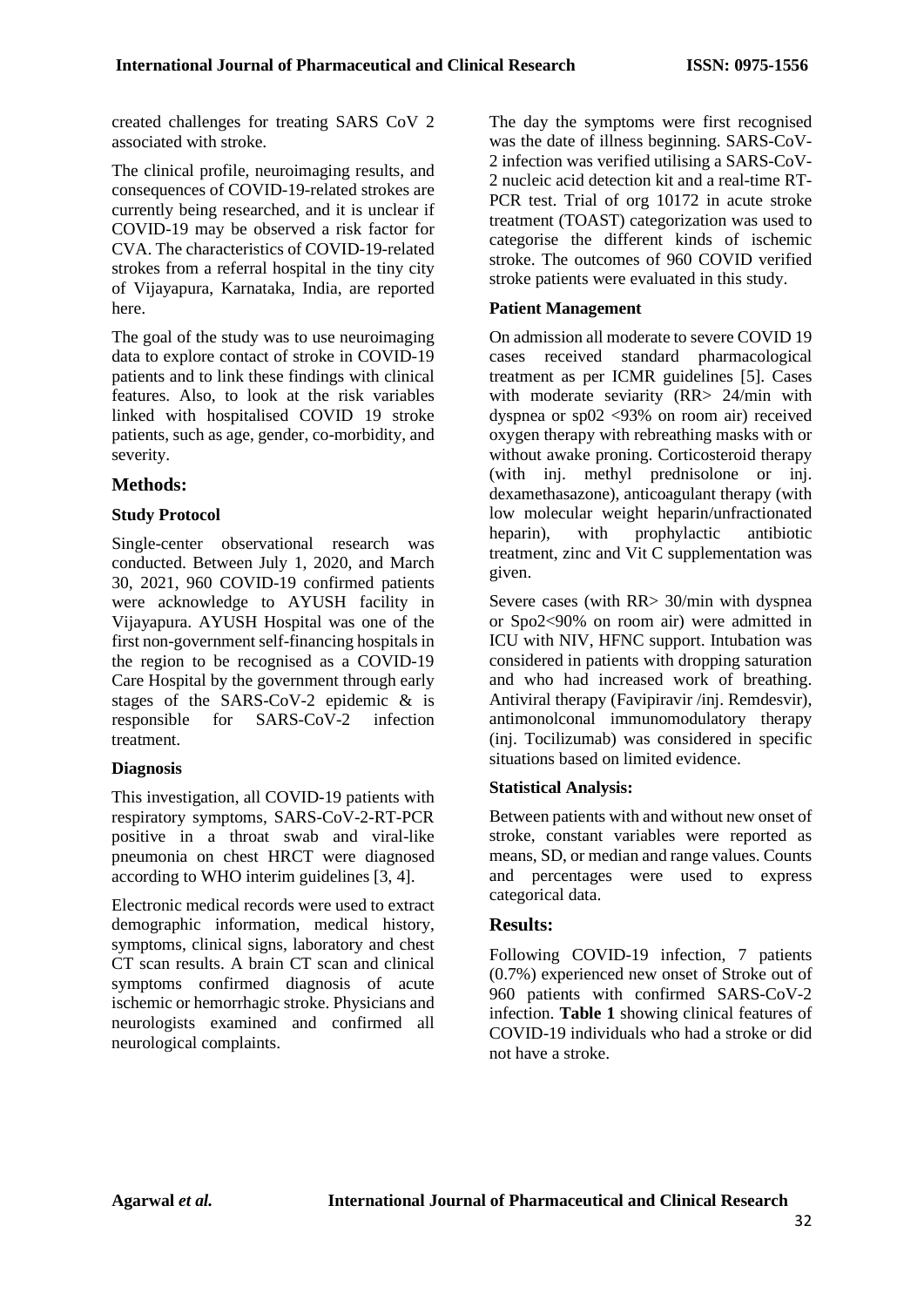| Table 1. Chincal characteristics of patients with COVID-12 |                             |               |                         |               |  |  |  |  |
|------------------------------------------------------------|-----------------------------|---------------|-------------------------|---------------|--|--|--|--|
| <b>Clinical</b>                                            | <b>COVID-19 WITH STROKE</b> |               | <b>COVID-19 WITHOUT</b> |               |  |  |  |  |
| characteristics                                            | $(N=7)$                     |               | STROKE $(N=953)$        |               |  |  |  |  |
|                                                            | N                           | $\frac{0}{0}$ | N                       | $\frac{6}{9}$ |  |  |  |  |
| <b>AGE (YEARS)</b>                                         | 56 to 79 years              |               | 18 to 79 years          |               |  |  |  |  |
| $<$ 50 Years                                               | 0                           | $0.0\%$       | 778                     | 78.3%         |  |  |  |  |
| $>50$ Years                                                | 7                           | 100.0%        | 215                     | 21.7%         |  |  |  |  |
| <b>Sex</b>                                                 |                             |               |                         |               |  |  |  |  |
| Male                                                       | $\overline{4}$              | 57.1%         | 668                     | 67.3%         |  |  |  |  |
| Female                                                     | 3                           | 42.9%         | 325                     | 32.7%         |  |  |  |  |
| <b>COVID 19 SEVERITY</b>                                   |                             |               |                         |               |  |  |  |  |
| Severe                                                     | 6                           | 85.7%         | 134                     | 13.5%         |  |  |  |  |
| Moderate                                                   |                             | 14.3%         | 160                     | 16.1%         |  |  |  |  |
| Mild                                                       | $\Omega$                    | 0.0%          | 699                     | 70.4%         |  |  |  |  |
| <b>COMORBIDITY HISTORY</b>                                 |                             |               |                         |               |  |  |  |  |
| Diabetes Mellitus                                          | 4                           | 57.1%         | 379                     | 38.2%         |  |  |  |  |
| Hypertension                                               | 6                           | 85.7%         | 347                     | 34.9%         |  |  |  |  |
| <b>IHD</b>                                                 | $\overline{2}$              | 28.6%         | 84                      | 8.59%         |  |  |  |  |
| <b>COPD</b>                                                | $\theta$                    | $0.0\%$       | 28                      | 2.89%         |  |  |  |  |

**Table 1: Clinical characteristics of patients with COVID-19**

Table 1 clearly shows that all the stroke patents were above 50 years old. Further Table 1 indicates 85.7% patient among stroke patient were n severe category as compared to only 13.5% of COVID-19 without stroke. The result also shows that 85.7% stroke patient has hypertensive as comorbidity.

**Table 2** shows demographic and clinical characteristics of COVID-19 patients.

|                | Type<br>of<br>Stroke        | Age<br>(yrs) | Sex          | <b>Blood</b><br>pressure | <b>Blood</b><br>glucose | Smoking<br>history | Alcoholism<br>history | Severity<br>of<br><b>COVID</b><br>19 | Time gap<br>between<br>infection<br>and onset<br>of stroke | Treatment<br>of stroke                               | Outcome                  |
|----------------|-----------------------------|--------------|--------------|--------------------------|-------------------------|--------------------|-----------------------|--------------------------------------|------------------------------------------------------------|------------------------------------------------------|--------------------------|
| P <sub>1</sub> | Intracerebral<br>hemorrhage | 64           | F            | 150/90                   | 170                     |                    |                       | Severe                               | 6 days                                                     | Anti-edema<br>measures and<br>supportive<br>therapy. | Improved &<br>Discharged |
| P <sub>2</sub> | Acute<br>ischemic<br>stroke | 75           | M            | 130/70                   | 232                     | $^{+}$             | $^{+}$                | Severe                               | 20 days                                                    | Antiplatelets $+$<br>Anticoagulants                  | Diseased                 |
| P <sub>3</sub> | Acute<br>ischemic<br>stroke | 62           | M            | 140/90                   | 382                     | $^{+}$             |                       | Severe                               | 16 days                                                    | Antiplatelets $+$<br>Anticoagulants                  | Diseased                 |
| <b>P4</b>      | Acute<br>ischemic<br>stroke | 56           | M            | 180/100                  | 133                     | $+$                |                       | Severe                               | 11 days                                                    | Antiplatelets $+$<br>Anticoagulants                  | Improved &<br>Discharged |
| P <sub>5</sub> | Acute<br>ischemic<br>Stroke | 59           | $\mathbf{F}$ | 170/100                  | 242                     |                    |                       | Severe                               | 10 days                                                    | Antiplatelets $+$<br>Anticoagulants                  | Diseased                 |
| <b>P6</b>      | Acute<br>ischemic<br>Stroke | 79           | $\mathbf{F}$ | 170/100                  | 122                     |                    |                       | Moderat<br>e                         | 5 days                                                     | Antiplatelets $+$<br>Anticoagulants                  | Improved &<br>Discharged |
| P7             | Acute<br>ischemic<br>stroke | 73           | M            | 100/60                   | 64                      |                    |                       | Severe                               | 15 days                                                    | Antiplatelets $+$<br>Anticoagulants                  | Improved &<br>Discharged |

**Table 2: Baseline Characteristics of Stroke Patients with COVID-19**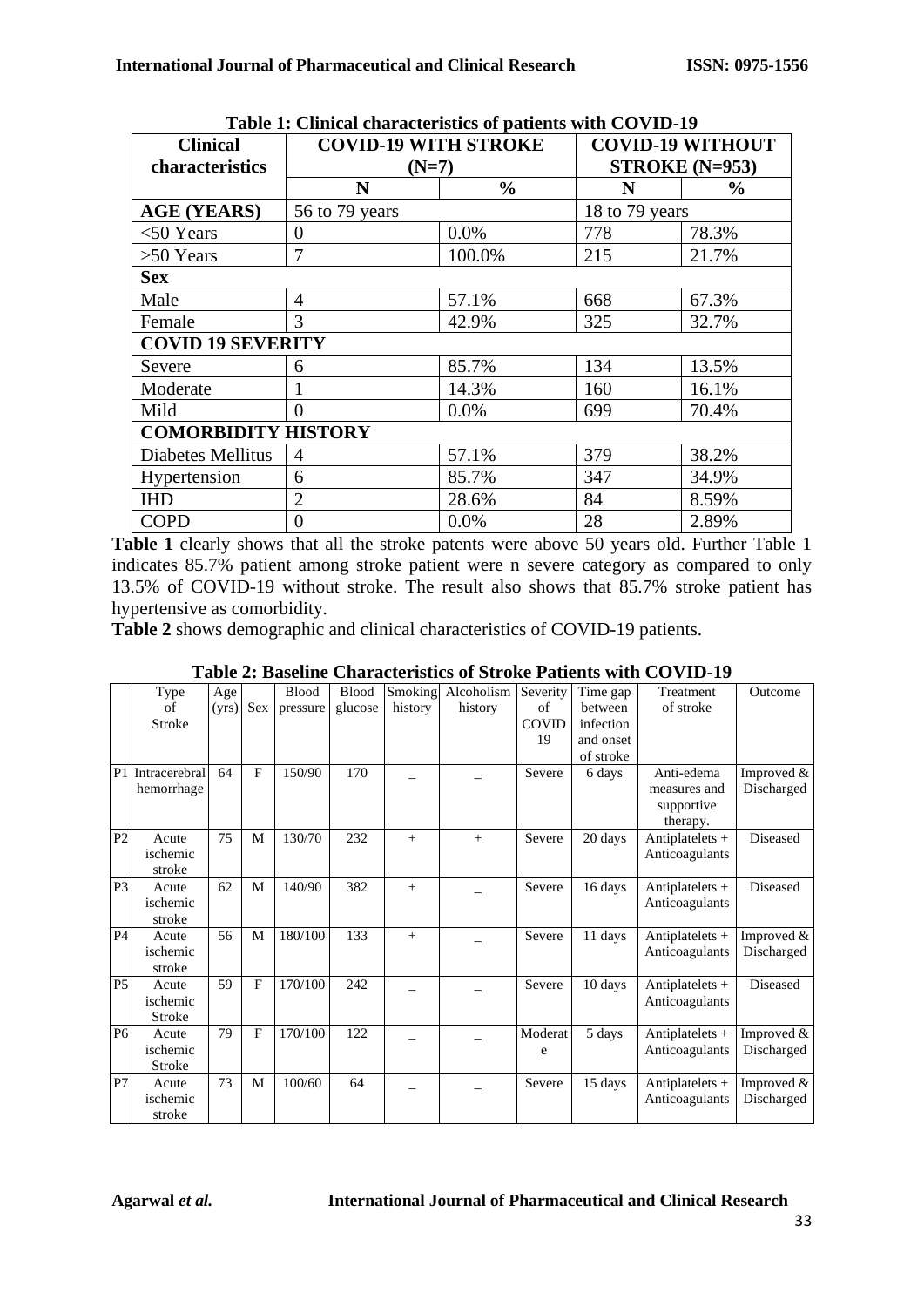**Table 2** shows 7 cerebrovascular confirmed COVID patients, of which 6 patients (85%) were diagnosed with ischemic stroke and 1<br>national intracerebral<br>intracerebral patient (15%), had intracerebral hemorrhage. The participants varied in age from 56 to 79 years old (median 67.5 years). Three patients (42%) had a history of smoking, and one (14%) had a history of

alcohol consumption. At the time of stroke diagnosis, 6 patients (85.7%) had high BP  $(130/80$  mm Hg) and 4 patients  $(57.1\%)$  had high blood glucose levels (>6.1 mmol/L).

Three of six patients with ischemic stroke had National Institute of Health stroke scale ratings <8, whereas the other three had values of greater than or equal to 8.

|                                    | <b>P1</b> | P <sub>2</sub>  | P <sub>3</sub>  | <b>P4</b>      | P <sub>5</sub> | <b>P6</b>       | P <sub>7</sub> | <b>Mean</b> ± SD     | <b>Median</b> |
|------------------------------------|-----------|-----------------|-----------------|----------------|----------------|-----------------|----------------|----------------------|---------------|
| WBC (in per cm)                    |           |                 | 7950 4020 20470 |                |                | 5920 8270 14510 |                | 13700 10691.4±5344.0 | 8270          |
| Neutrophils (%)                    | 86.2      | 75              | 88              | 73.2           | 85.7           | 92.1            | 87.1           | $83.9 \pm 6.5$       | 86.2          |
| Lymphocytes $(\% )$                | 11.2      | $15.4 \,   5.5$ |                 | 19.2           | 10.9           | 5.1             | 8.9            | $10.9 \pm 4.7$       | 10.9          |
| <b>NLC RATIO</b>                   | 7.69      | 5               | 16              | 3.81           | 7.86           | 18.05           | 9.78           | $9.7 \pm 5.0$        | 7.86          |
| Count 2.98 1.65<br>Platelet        |           |                 | 5.5             | 3.25 2.99      |                | 4.05            | 2.59           | $3.3 \pm 1.1$        | 2.99          |
| (Lakhs/cm)                         |           |                 |                 |                |                |                 |                |                      |               |
| $Hb\%$ ( $Gm\%$ )                  | 11.9      | 12.5            | 9.2             | 14.9           | 12.4           | 11.8            | 13             | $12.2 \pm 1.6$       | 12.4          |
| CRP(Mg/dl)                         | 16.6      | 111             | 92.4            | 36.9           | 43.9           | 92.5            | 93.9           | $69.6 \pm 33.6$      | 92.4          |
| $D$ -DIMER (Mg/dl)                 | 940       | 1774 808        |                 |                | 1076 1799 9403 |                 | 4547           | 2906.7±2903.9        | 1774          |
| ALT (IU/L)                         | 10        | 33              | 27              | 30             | 27             | 12              | 34             | $24.7 \pm 9.0$       | 27            |
| AST (IU/L)                         | 19        | 61              | 12              | 29             | 34             | 56              | 54             | $37.9 \pm 17.9$      | 34            |
| $ S.$ Creatinine $(Mg/dl) 1$       |           |                 | 1.8             | 1.2            | 0.9            | 1.3             | 1.14           | $1.2 \pm 0.3$        | 1.14          |
| $IL6$ (pg/ml)                      | 10        | 260             | >500            | 40             |                | $>500$ 124.1    | 268            | $300.3 \pm 268.7$    | 260           |
| LDH (Mg/dl)                        | 360       | 738             | 607             | 522            | 875            | 900             | 654            | $665.1 \pm 177.9$    | 654           |
| THORAX <sub>7</sub><br><b>HRCT</b> |           | 20              | 24              | $\overline{4}$ | 24             | 24              | 24             | $18.2 \pm 8.1$       | 24            |
| SCORE (out of 25)                  |           |                 |                 |                |                |                 |                |                      |               |

### **Table 3: Laboratory findings of COVID-19 patients**

The laboratory results of COVID-19 individuals are shown in **Table 3**. Patients with stroke exhibited a greater inflammatory response, with higher WBC, neutrophil counts, and C reactive protein (CRP) levels, but decreased lymphocyte counts (10.9%), indicating immunosuppression. D-Dimer levels were similarly increased in stroke patients. In addition, patients with stroke had elevated serum creatinine and also had severe disease with High score on HRCT thorax.

Representative CT brain image of patient 6 with new onset of acute ischemic stroke and HRCT chest with extensive bilateral ground glass opacities are shown in **Figure 1.**



**Figure 1: Chest (a) and brain images (b) of COVID-19 patient 6 with stroke. HRCT thorax showing bilateral ground glass opacities (a) and CT brain shows new onset of acute ischemic stroke (b).**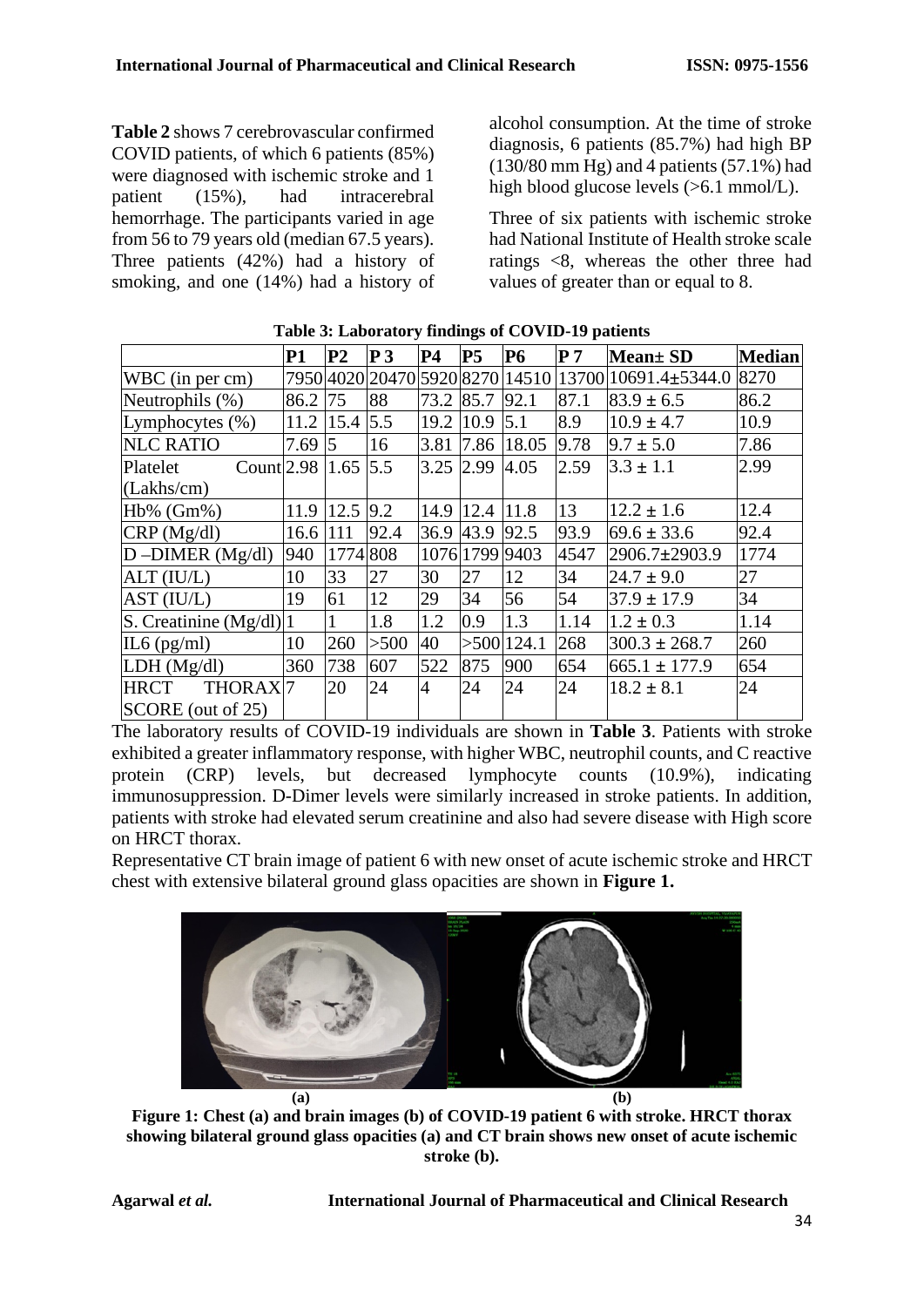### **Discussion:**

This is follow-up study of 960 COVID-19 patients who had a new start of stroke. Following infection with COVID-19, seven individuals suffered a stroke. Stroke patients were older and had a higher likelihood of having cardiovascular and cerebrovascular risk factors. These results showed that older COVID-19 patients are more expected to have a stroke, and that older patients with cerebrovascular risk part should be given greater attention.

Importantly, 6 out of 7 stroke patients had severe SARS-CoV-2 infection, signifying that severe infection possibly linked to stroke, particularly acute ischemic stroke. Many studies have previously shown that very ill individuals are more prone to acquire neurological symptoms [6]. Endothelial apoptosis and neuronal damage are caused by SARS-CoV-2, which contains spike protein surface unit that binds strongly to the human ACE2 receptor [7, 2].

COVID-19 infection has been shown in studies to hasten the development of acute stroke [8, 9]. Previous research on COVID-19 in a broad sample of patients has convincingly demonstrated connection between stroke and COVID-19 and poor result[7]. In addition, an imaging screening of inpatients research on COVID-19 patients indicated that COVID 19 was linked to very high D-Dimer levels. Patients with a record of stroke were also shown to be 2.5 times more possible to have severe COVID-19 [10].

These observations were corroborated with our present study on stroke patients.

Inflammation has been identified as a major player in the pathophysiology of strokes [11], as well as in the acute intravascular events induced by a blood supply disruption. Several investigations have discovered a link between increased CRPs

& D-Dimer levels in COVID-19 patients [12 -16].

Clinically, the higher D-Dimer and CRP values in this study suggest that COVID 19 may have caused inflammation, and that it may have developed a hypercoagulable state as a result of improved concentrations of proinflammatory cytokine [1, 3] and serum inflammatory factors (e.g., interleukin and CRP), which were accountable for early molecular events triggered by coagulation abnormalities among the stroks [17, 18].

Further, the present study reveals that patients with stroke had higher blood CRP & D-Dimer than patients with COVID 19 without stroke, which indicate D-Dimer as an important biomarker for understanding pathophysiology of stroke or any cardiovascular disorder.

The present study had median durations of 10 days (range 1-29). The days of onset of stroke after admission due to COVID 19 were widely variant with having a mean of 10 days. This study is in accordance with the previous studies [19-22].

According to the TOAST classification, two of the six patients with ischemic stroke had large-vessel atherosclerosis, three had small-vessel occlusion, one cardioembolism type. All of these individuals had an elevated inflammatory response as well as a hypercoagulable condition. The decision of antiplatelet/anticoagulant therapy for ischemic stroke was made at caution and judgement of treating team after a thorough evaluation of TOAST classification, clinical syndrome, and laboratory result. Antiplatelet therapy with aspirin or clopidogrel was given to all six ischemic stroke patients, as well as anticoagulant therapy with enoxaparin. The total mortality rate was 42 percent (3/7) till March 24, 2021. After 15 days, the intracerebral haemorrhage patient improved.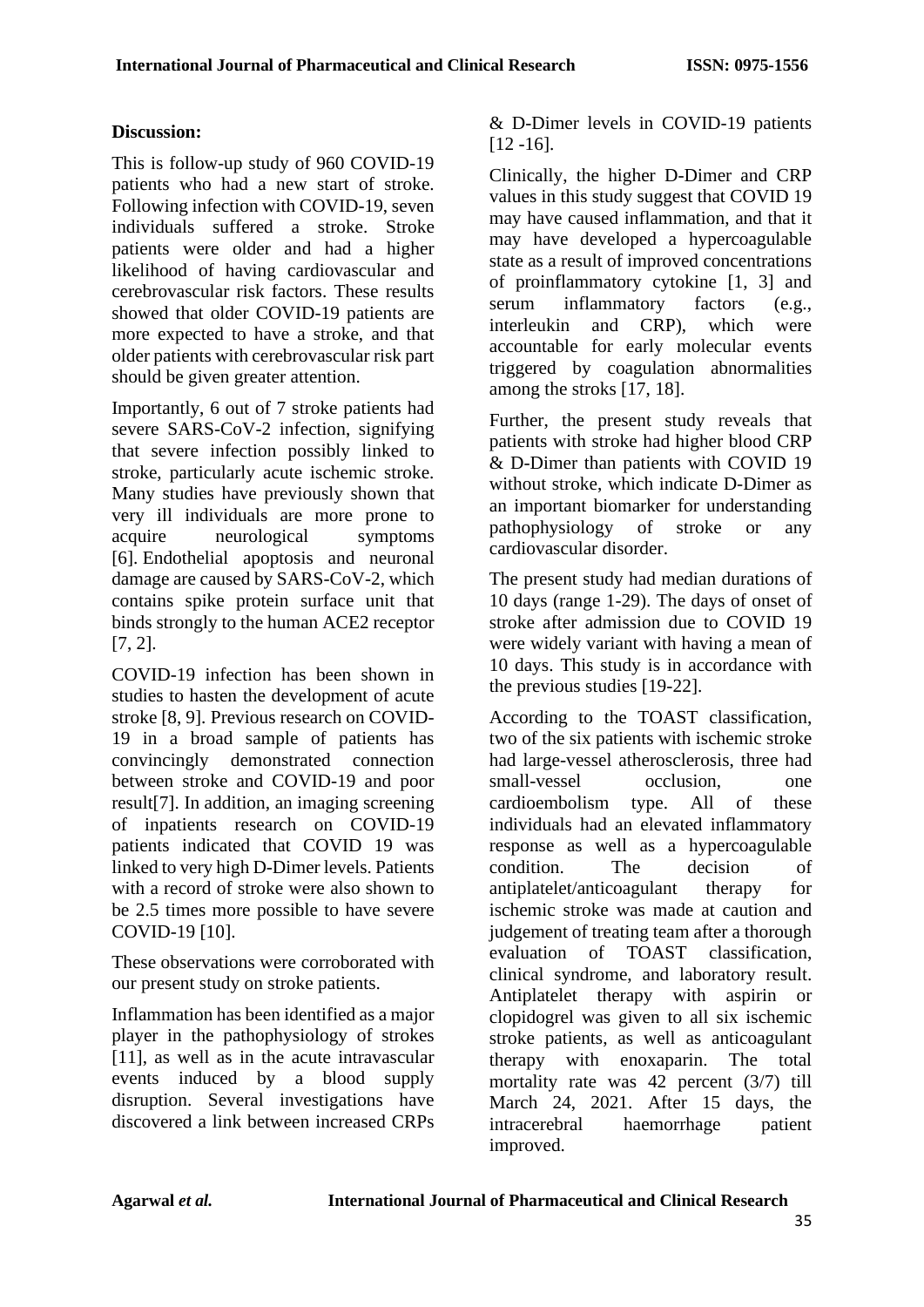Thus, diagnosing COVID-19 based on clinical symptoms and laboratory testing early on and implementing steps, particularly for the older age group of patients with co-morbidities, may help to avoid COVID-19 development and minimise the risk of stroke.

# **Conclusion:**

Stroke is not uncommon among COVID-19 individuals, according to the findings of this study. Patients with stroke were older, had many co-morbid conditions, including hypertension, and had a severe COVID infection, all of which are potential risk factors for cerebrovascular illness. The median period from infection with SARS-CoV-2 to start of a stroke was around ten days. As a result, physicians should pay greater awareness to older COVID-19 patients with comorbidities while treating them for cerebrovascular problems such as stroke.

# **Funding:**

No funding sources

# **Ethical approval:**

The study was approved by the Institutional Ethics Committee

# **References:**

- 1. MetlayJP, Waterer GW, Long AC, et al., Diagnosis and treatment of adults with community-acquired pneumonia. An official clinical practice guideline of the American thoracic Society and infectious diseases Society of America. Am J Respir Crit Care Med2019;200: e45–67.
- 2. [K Vonck,](https://pubmed.ncbi.nlm.nih.gov/?term=Vonck+K&cauthor_id=32416028) [I Garrez,](https://pubmed.ncbi.nlm.nih.gov/?term=Garrez+I&cauthor_id=32416028) [V De Herdt,](https://pubmed.ncbi.nlm.nih.gov/?term=De+Herdt+V&cauthor_id=32416028) [D](https://pubmed.ncbi.nlm.nih.gov/?term=Hemelsoet+D&cauthor_id=32416028)  [Hemelsoet,](https://pubmed.ncbi.nlm.nih.gov/?term=Hemelsoet+D&cauthor_id=32416028) [G Laureys,](https://pubmed.ncbi.nlm.nih.gov/?term=Laureys+G&cauthor_id=32416028) [R Raedt,](https://pubmed.ncbi.nlm.nih.gov/?term=Raedt+R&cauthor_id=32416028) P [Boon.](https://pubmed.ncbi.nlm.nih.gov/?term=Boon+P&cauthor_id=32416028) Neurological manifestations and neuro-invasive mechanisms of the severe acute respiratory syndrome coronavirus type 2. Eur J Neurol 2020;14.
- 3. WHO. Clinical management of severe acute respiratory infection when novel

coronavirus (nCoV) infection is suspected, 2020. Available: https://www.who.int/publicationsdetail/clinical-management-of-severeacute-respiratory-infection-whennovel-coronavirus-(ncov)-infection-issuspected [Accessed 28 Feb 2020].

- 4. Huang C, Wang Y, Li X, et al., Clinical features of patients infected with 2019 novel coronavirus in Wuhan,China. Lancet 2020; 395:497–506.
- 5. [https://www.icmr.gov.in/pdf/covid/tec](https://www.icmr.gov.in/pdf/covid/techdoc/COVID_Management_Algorithm_17052021.pdf) [hdoc/COVID\\_Management\\_Algorithm](https://www.icmr.gov.in/pdf/covid/techdoc/COVID_Management_Algorithm_17052021.pdf) [\\_17052021.pdf](https://www.icmr.gov.in/pdf/covid/techdoc/COVID_Management_Algorithm_17052021.pdf)
- 6. Mao L, Wang M, Chen S, et al, Neurological manifestations of hospitalized patients with COVID-19 in Wuhan, China: a retrospective case series study. SSRN Journal 2020.
- 7. Pranata R, Huang I, Lim MA, et al., Impact of cerebrovascular and cardiovascular diseases on mortality and severity of COVID-19 - systematic review, meta-analysis, and metaregression. J Stroke Cerebrovasc Dis 2020; 104949:104949.
- 8. Goldberg MF, Goldberg MF, Cerejo R et al., Cerebrovascular disease in COVID-19. AJNR Am J Neuroradiol 2020.
- 9. Avula A, Nalleballe K, Narula N et al., COVID-19 presenting as stroke. Brain BehavImmun 2020.
- 10. Aggarwal G, Lippi G, Michael Henry B. Cerebrovascular disease is associated with an increased disease severity in patients with coronavirus disease 2019 (COVID-19): a pooled analysis of published literature. Int J Stroke 2020; 15:385–9.
- 11. Iadecola C, Anrather J. The immunology of stroke: from mechanisms to translation. Nat Med 2011; 17:796–808.
- 12. Tunç A, Unlubaş Y, Alemdar M et al., Coexistence of COVID-19 and acute ischemic stroke report of four cases. J Clin Neurosci 2020.